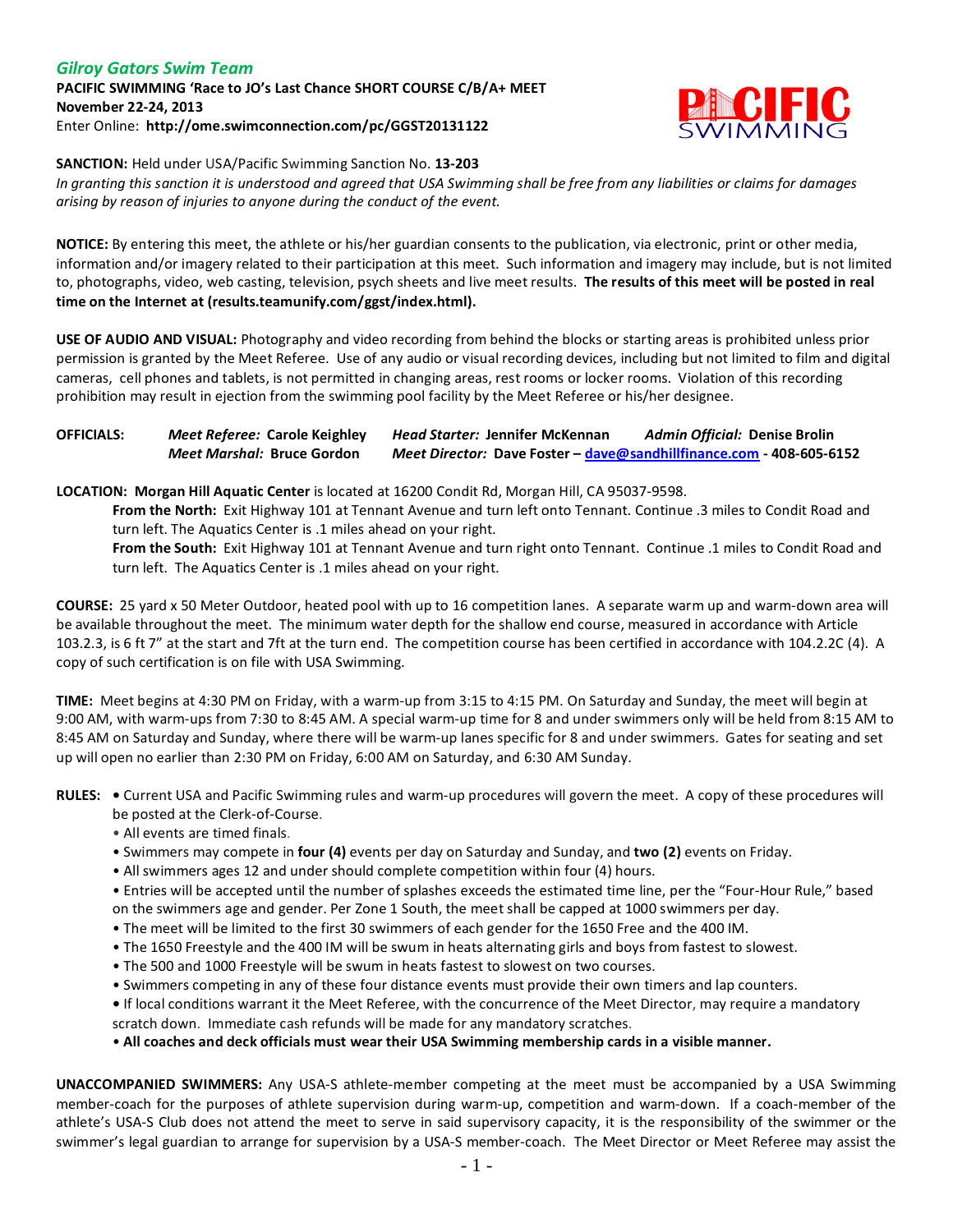swimmer in making arrangements for such supervision; however, it is recommended that such arrangements be made in advance of the meet by the athlete's USA-S Club Member-Coach.

**RACING STARTS:** Swimmers must be certified by a USA-S member-coach as being proficient in performing a racing start, or must start the race in the water. It is the responsibility of the swimmer or the swimmer's legal guardian to ensure compliance with this requirement.

**RESTRICTIONS:** • Smoking and the use of other tobacco products is prohibited on the pool deck, in the locker rooms, in spectator

- seating, on standing areas and in all areas used by swimmers, during the meet and during warm-up periods.
- Sale and use of alcoholic beverages is prohibited in all areas of the meet venue.
- No glass containers are allowed in the meet venue.
- No propane heater is permitted except for snack bar/meet operations.
- No animals are allowed on the premises.
- Except for coaches seating next to the pool, no chairs, canopies, tents or "camping" in the competition area is allowed.
- All chairs, canopies, tents, or other setups must be on the lawn and other designated setup areas only.
- All shelters must be properly secured.

• Except where venue facilities require otherwise, changing into or out of swimsuits other than in locker rooms or other designated areas is not appropriate and is strongly discouraged.

**ELIGIBILITY:** • Swimmers must be current members of USA-S and enter their name and registration number on the meet entry card as they are shown on their Registration Card. If this is not done, it may be difficult to match the swimmer with the registration and times database. The meet host will check all swimmer registrations against the SWIMS database and if not found to be registered, the Meet Director shall accept the registration at the meet (a \$10 surcharge will be added to the regular registration fee). Duplicate registrations will be refunded by mail.

• Swimmers in the "A" Division must have met at least the listed "PC-A" time standard. Swimmers in the "B" Division must have met at least the listed "PC-B" time standard. All entry times slower than the listed "PC-B" time standard will be in the "C" Division.

• Entries with "NO TIME" will be ACCEPTED.

• Entry times submitted for this meet will be checked against a computer database and may be changed in accordance with Pacific Swimming Entry Time Verification Procedures.

• Disabled swimmers are welcome to attend this meet and should contact the Meet Director or Meet Referee regarding and special accommodations on entry times and seeding per Pacific Swimming policy.

• Swimmers 19 years of age and over may compete in the meet for time only, no awards. Such swimmers must have met standards for the 17-18 age group.

• The swimmer's age will be the age of the swimmer on the first day of the meet.

**ENTRY PRIORITY:** Zone 1 South (Z1S) entries postmarked by **Monday, November 4, 2013** or entered online by 11:59 p.m. **Monday, November 4, 2013** will be given priority acceptance. All entries from Zone 1 South, all other Pacific LSC zones, and other LSC's either postmarked by **Monday, November 11, 2013**, entered online by 11:59 p.m. **Wednesday, November 13, 2013**, or hand delivered by 8:00 p.m. **Wednesday, November 13, 2013** will be considered in the order that they were received or until meet cap is reached.

**ENTRY FEES:** \$2.75 per event plus an \$8.00 participation fee per swimmer. Entries will be rejected if payment is not sent at time of request.

**ONLINE ENTRIES:** To enter online go to **[http://ome.swimconnection.com/pc/ GGST20131122](http://ome.swimconnection.com/pc/%20GGST20131122)** to receive an immediate entry confirmation. This method requires payment by credit card. Please note that the processing fee is a separate fee from the Entry Fees. If you do not wish to pay the processing fee, enter the meet using a mail entry. **Entering online is a convenience, is completely voluntary, and is in no way required or expected of a swimmer by Pacific Swimming.** Online entries will be accepted through Wednesday, **November 13, 2013**.

**MAILED OR HAND DELIVERED ENTRIES**: Entries must be on the attached consolidated entry form. Forms must be filled out completely and printed clearly with swimmers best time. Entries must be postmarked by midnight, **Monday, November 11, 2013**, or hand delivered by 6:30 p.m. **Wednesday, November 13, 2013**. No late entries will be accepted. No refunds will be made, except mandatory scratch downs. Requests for confirmation of receipt of entries should include a self-addressed envelope.

#### **Make check payable to: Gilroy Gators Swim Team**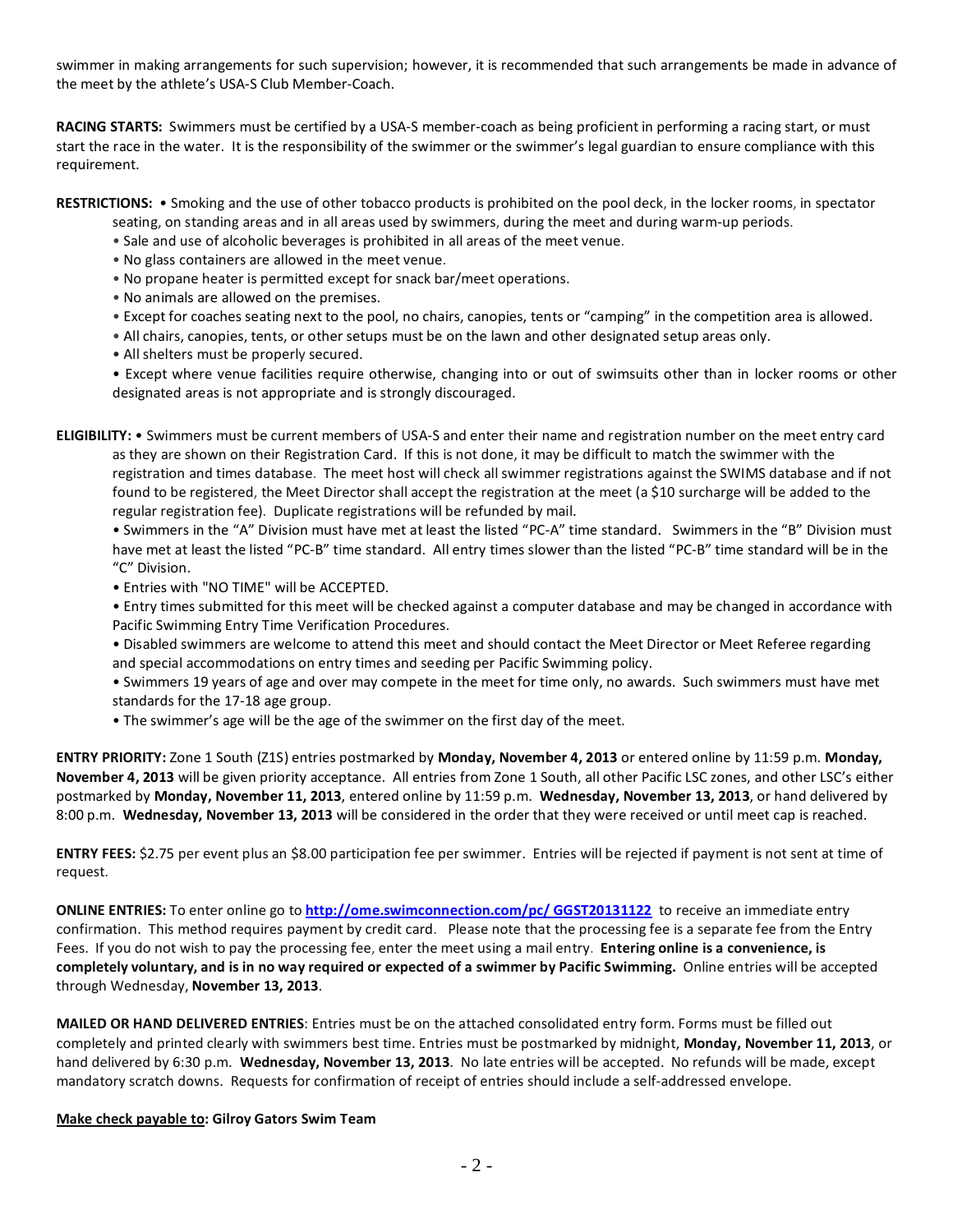#### **Mail entries to: Dave Foster, GGST Meet Director Hand-deliver entries to: Dave Foster, GGST Meet Director 1291 Blue Parrot Ct 1291 Blue Parrot Ct Gilroy, CA 95020 Gilroy, CA 95020**

**CHECK-IN:** The meet will be deck seeded. Swimmers must check-in at the Clerk-of-Course. Close of check-in for all individual events shall be no more than 60 minutes before the estimated time of the start of the first heat of the event. No event shall be closed more than 30 minutes before the scheduled start of the session. Swimmers who do not check in will not be seeded and will not be allowed to compete in that event.

**SCRATCHES:** Swimmers entered in an individual event that they have checked in for, must swim in the event unless they notify the clerk of the course before seeding for that event has begun. Swimmers who miss an event they have checked in for will not be penalized by the loss of the next event they have entered.

**AWARDS:** One set of ribbons will be awarded for 1st through 8th places in each age group and division (C, B and A+). Standard "A" medals shall be awarded to swimmers attaining new "PC-A" times in each event, regardless of the place achieved in the event. Events that contain multiple age group participants will be awarded separately, unless it is a 10 & Under event. The 10 & Under events will be awarded as one age group. Swimmers 19 years of age and older will not receive awards. A team representative must pick up their swim team's awards at the conclusion of the meet at the awards desk. Awards will not be handed out to individuals, unless the swimmer is unattached. Awards will not be mailed.

**ADMISSION:** Free. A program will be available at a reasonable price.

**REFRESHMENTS:** A snack bar will be available throughout the competition. Coaches and working deck officials will be provided lunch. Hospitality will serve refreshments to timers and volunteers.

**MISCELLANEOUS:** No overnight parking is allowed. Facilities will not be provided after meet hours. Please note signs and avoid parking in restricted areas. Access ways, passage ways, doorways must remain clear of chairs, seats, bulky items and bags per compliance with Fire Marshall's orders.

*\*\* Timing lane assignments will be emailed to each participating team several days prior to the meet.*

| Summary of Events for Friday |                | Summary of Events for Saturday |            | Summary of Events for Sunday |            |                |  |  |
|------------------------------|----------------|--------------------------------|------------|------------------------------|------------|----------------|--|--|
| 11 & Up                      | 10 & Under     | 12 & Under                     | 11 & Up    | 10 & Under                   | 12 & Under | 11 & Up        |  |  |
| 400 IM                       | <b>100 Flv</b> | 50 Breast                      | 200 Back   | 100 Back                     | 100 IM     | 100 Back       |  |  |
| 1650 Free                    | 100 Free       | 50 Back                        | 100 Fly    | 200 Free                     | 50 Fly     | 200 Free       |  |  |
|                              | 200 IM         |                                | 200 Breast | 100 Breast                   |            | 100 Breast     |  |  |
|                              | 500 Free       |                                | 100 Free   | 50 Free                      |            | 50 Free        |  |  |
|                              |                |                                | 200 IM     |                              |            | <b>200 Fly</b> |  |  |
|                              |                |                                | 500 Free   |                              |            | 1000 Free      |  |  |

#### **EVENT SUMMARY**

# **EVENTS**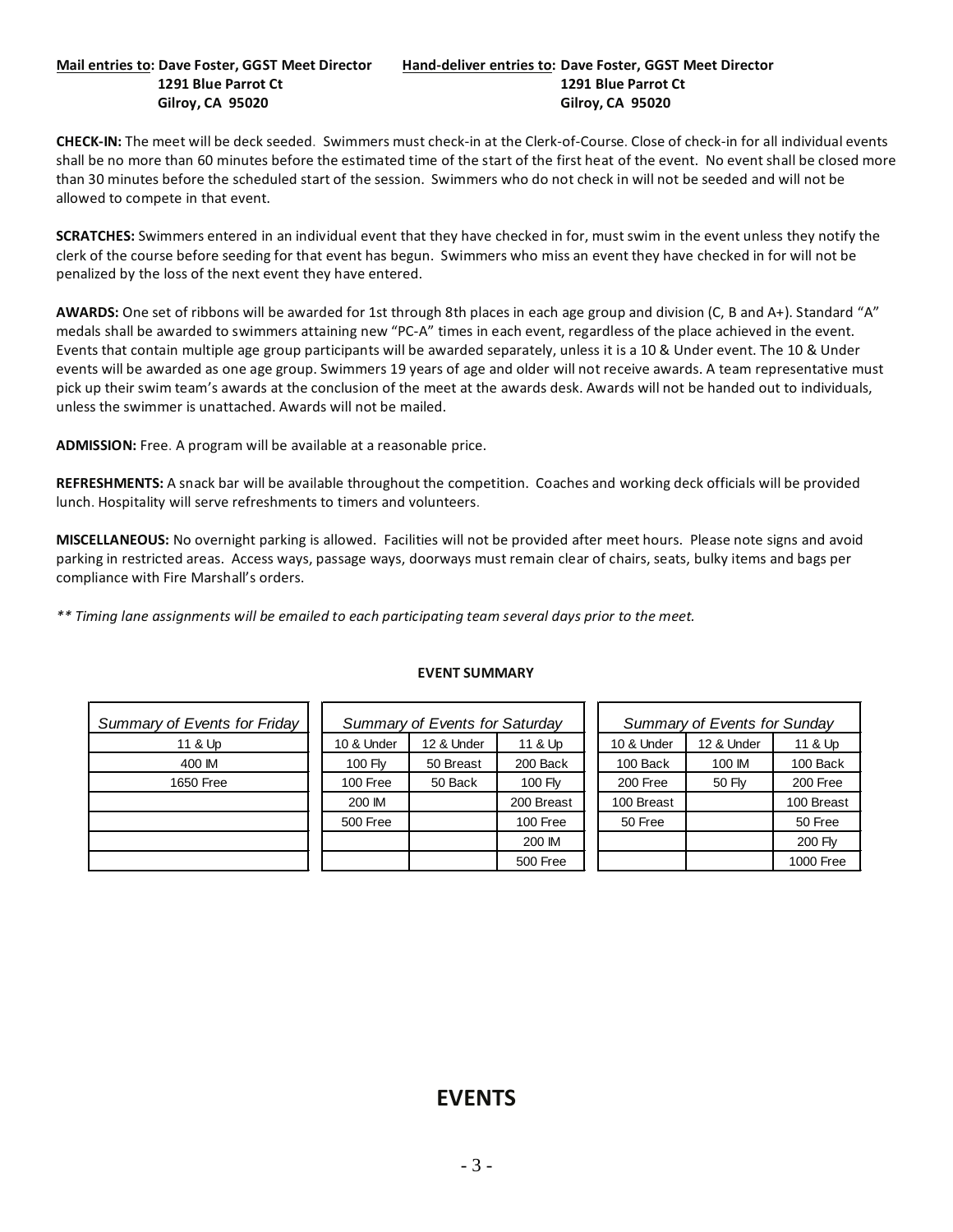## *Gilroy Gators Swim Team - Race to JO's C/B/A+ Meet*

| Girls | <b>Event Description &amp; Aged Group</b> |  |  |  |  |  |  |  |  |
|-------|-------------------------------------------|--|--|--|--|--|--|--|--|
|       | 11 & Up 400 IM ***                        |  |  |  |  |  |  |  |  |
|       | 11 & Up 1650 Free ***                     |  |  |  |  |  |  |  |  |

*\*\*\* Friday's events are limited to first 30*

*swimmers per gender, per event.*

| Saturday, November 23, 2013 |                                           |             |  |  |  |  |  |  |  |
|-----------------------------|-------------------------------------------|-------------|--|--|--|--|--|--|--|
| Girls                       | <b>Event Description &amp; Aged Group</b> | <b>Boys</b> |  |  |  |  |  |  |  |
| 5                           | 11 & Up 200 Back                          | 6           |  |  |  |  |  |  |  |
| 7                           | 12 & Under 50 Breast                      | 8           |  |  |  |  |  |  |  |
| 9                           | 11 & Up 100 Fly                           | 10          |  |  |  |  |  |  |  |
| 11                          | 10 & Under 100 Fly                        | 12          |  |  |  |  |  |  |  |
| 13                          | 11 & Up 200 Breast                        | 14          |  |  |  |  |  |  |  |
| 15                          | 12 & Under 50 Back                        | 16          |  |  |  |  |  |  |  |
| 17                          | 11 & Up 100 Free                          | 18          |  |  |  |  |  |  |  |
| 19                          | 10 & Under 100 Free                       | 20          |  |  |  |  |  |  |  |
| 21                          | 11 & Up 200 IM                            | 22          |  |  |  |  |  |  |  |
| 23                          | 10 & Under 200 IM                         | 24          |  |  |  |  |  |  |  |
| 25                          | 11 & Up 500 Free **                       | 26          |  |  |  |  |  |  |  |
| 27                          | 10 & Under 500 Free **                    | 28          |  |  |  |  |  |  |  |

| Sunday, November 24, 2013 |                                           |    |  |  |  |  |  |  |
|---------------------------|-------------------------------------------|----|--|--|--|--|--|--|
| Girls                     | <b>Event Description &amp; Aged Group</b> |    |  |  |  |  |  |  |
| 29                        | 11 & Up 100 Back                          | 31 |  |  |  |  |  |  |
| 31                        | 12 & Under 100 IM                         | 33 |  |  |  |  |  |  |
| 33                        | 11 & up 200 Free                          | 35 |  |  |  |  |  |  |
| 35                        | 10 & Under 100 Back                       | 37 |  |  |  |  |  |  |
| 37                        | 11 & Up 100 Breast                        | 39 |  |  |  |  |  |  |
| 39                        | 10 & Under 200 Free                       | 41 |  |  |  |  |  |  |
| 41                        | 11 & Up 50 Free                           | 43 |  |  |  |  |  |  |
| 43                        | 10 & Under 100 Breast                     | 45 |  |  |  |  |  |  |
| 45                        | 11 & Up 200 Fly                           | 47 |  |  |  |  |  |  |
| 47                        | 10 & Under 50 Free                        | 49 |  |  |  |  |  |  |
| 49                        | 12 & Under 50 Fly                         | 51 |  |  |  |  |  |  |
| 51                        | 11 & Up 1000 Free **                      | 53 |  |  |  |  |  |  |

**\*\*\* All Distance Freestyle swimmers (500 Free, 1000 Free, and 1650 Free) must provide their own timers and lap counters. All 400 IM swimmers must provide their own timers. These distance events will all be seeded fastest to slowest. Additionally, the 400 IM and 1650 Free will be alternating girls' and boys' heats.**

> Use the following URL to find the time standards. http:/[/www.pacswim.org/page/times\\_standards.shtml](http://www.pacswim.org/page/times_standards.shtml)